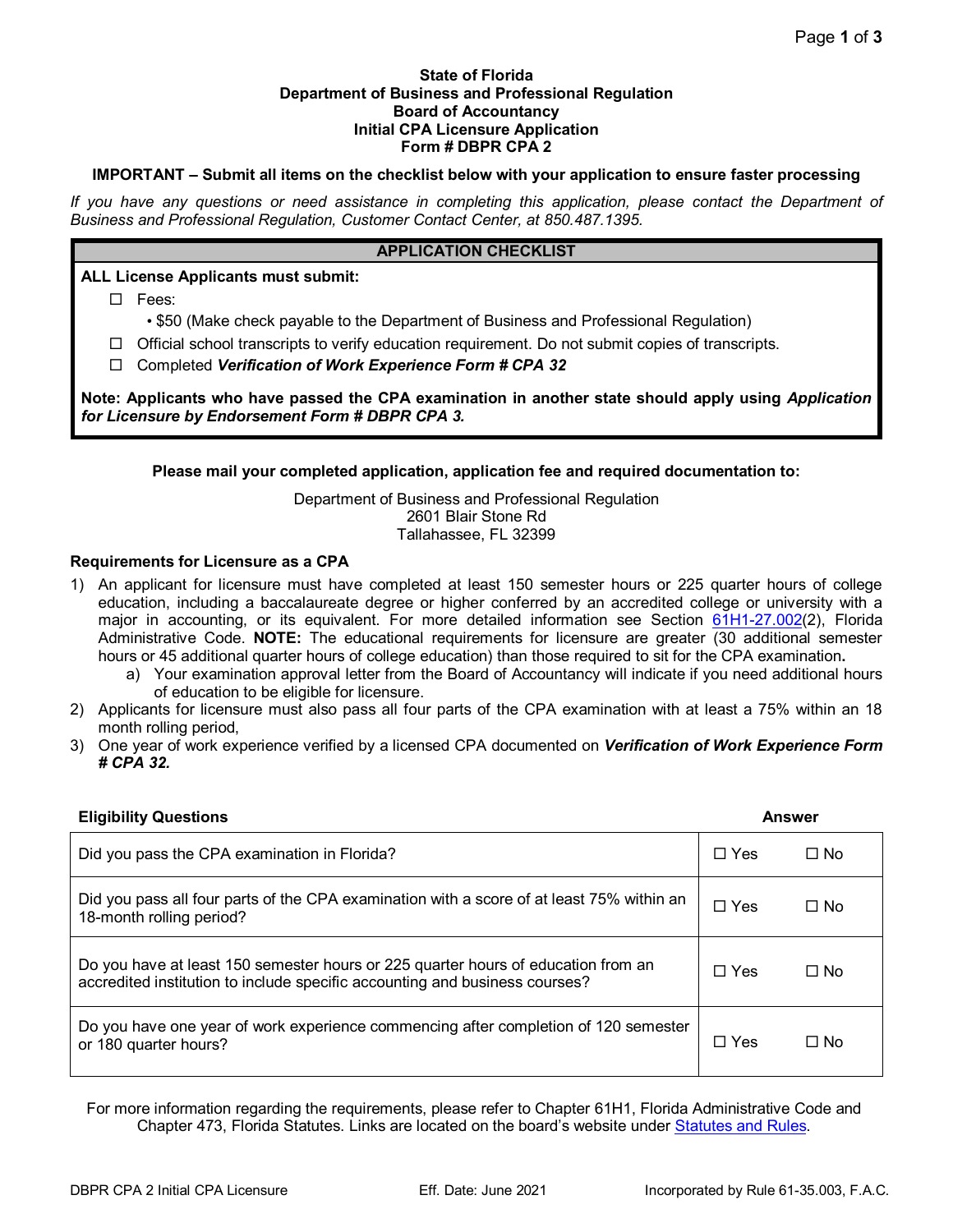#### **State of Florida Department of Business and Professional Regulation Board of Accountancy Initial CPA Licensure Application Form # DBPR CPA 2**

| <b>APPLICANT INFORMATION</b><br>Fill out each section completely. Note: a social security number is required. |                              |              |          |  |
|---------------------------------------------------------------------------------------------------------------|------------------------------|--------------|----------|--|
| Social Security Number*                                                                                       |                              |              |          |  |
|                                                                                                               | <b>FULL LEGAL NAME</b>       |              |          |  |
| Do not use any nicknames, aliases, or initials.                                                               |                              |              |          |  |
| Last Name<br>First                                                                                            |                              |              | Middle   |  |
| <b>MAILING ADDRESS</b>                                                                                        |                              |              |          |  |
| Street Address or P.O. Box                                                                                    |                              |              |          |  |
|                                                                                                               |                              |              |          |  |
| City                                                                                                          |                              | <b>State</b> | Zip Code |  |
| <b>CONTACT INFORMATION</b>                                                                                    |                              |              |          |  |
| <b>Residence Phone Number</b>                                                                                 | <b>Business Phone Number</b> |              |          |  |
| <b>Email Address</b>                                                                                          |                              |              |          |  |

\* The disclosure of your social security number is mandatory on all professional and occupational license applications, is solicited by the authority granted by 42 U.S.C. §§ 653 and 654, and will be used by the Department of Business and Professional Regulation pursuant to §§ 409.2577, 409.2598, 455.203(9), and 559.79(3), Florida Statutes, for the efficient screening of applicants and licensees by a Title IV-D child support agency to assure compliance with child support obligations. It is also required by § 559.79(1), Florida Statutes, for determining eligibility for licensure and mandated by the authority granted by 42 U.S.C. § 405(c)(2)(C)(i), to be used by the Department of Business and Professional Regulation to identify licensees for tax administration purposes.

#### **BACKGROUND QUESTION**

If you answer yes to the following question, you must complete the Explanation for Background questions sections (page 3). Make additional copies as needed. You must provide a copy of the arrest report, copies of the disposition or final order(s), and documentation proving all sanctions have been served and satisfied for **each occurrence.** If you are unable to supply this documentation, a certified statement from the clerk of court for the relevant jurisdiction stating the status of records is required. If you are still on probation, you must supply a letter from your probation officer, on official letterhead, stating the status of your probation.

Since the filing of the original application for CPA examination, have you been convicted or found guilty of, or entered a plea of nolo contendere or guilty, regardless of adjudication, to a crime in any jurisdiction, or are you currently under criminal investigation?  $\Box$  YES  $\Box$  NO

*This question applies to any criminal violation of the laws of any municipality, county, state or nation, including felony, misdemeanor and traffic offenses (but not parking, speeding, inspection, or traffic signal violations), without*  regard to whether you were placed on probation, had adjudication withheld, were paroled, or pardoned. If you intend *to answer "NO" because you believe those records have been expunged or sealed by court order pursuant to Section 943.0585 or 943.059, Florida Statutes, or applicable law of another state, you are responsible for verifying the expungement or sealing prior to answering "NO." YOUR ANSWER TO THIS QUESTION MAY BE CHECKED AGAINST LOCAL, STATE AND FEDERAL RECORDS. FAILURE TO ANSWER THIS QUESTION ACCURATELY MAY RESULT IN THE DENIAL OR REVOCATION OF YOUR LICENSE. IF YOU DO NOT FULLY UNDERSTAND THIS QUESTION, CONSULT WITH AN ATTORNEY OR CONTACT THE DEPARTMENT.*